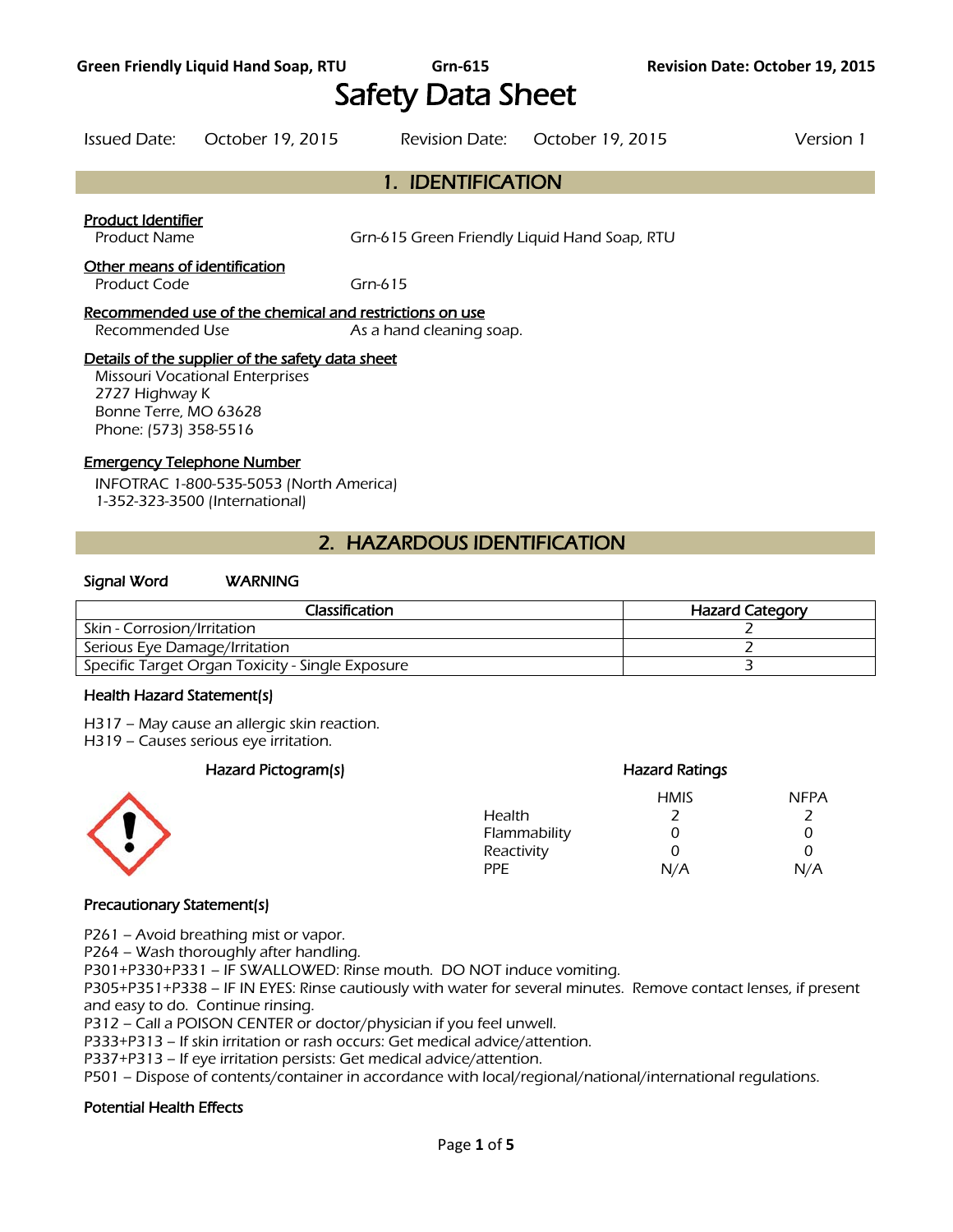# 3. COMPOSITION/INFORMATION ON INGREDIENT

| <b>Chemical Name/Pure Substance</b> | CAS#        | Weight-% |
|-------------------------------------|-------------|----------|
| Water                               | 7732-18-5   | 65-70    |
| CalBlend DF                         | Proprietary | 30       |
| Sodium Chloride                     | 7647-14-5   | 1-5      |
| Glycerin, Technical Grade           | 56-81-5     | 1-5      |
| Isocil IG                           | Proprietary | 0-2      |
| Citric Acid                         | 77-97-9     | $0 - 5$  |
|                                     |             |          |

\*\*If Chemical Name/CAS No is "proprietary" and/or Weight-% is listed as a range, the specific chemical identity and/or percentage of composition has been withheld as a trade secret.

## 4. FIRST-AID MEASURES

General Advice If you feel unwell, seek medical advice (show label where possible).

- Eye Contact Rinse cautiously with water for several minutes. Remove contact lenses, if present and easy to do. Continue rinsing. Get medical advice/attention.
- Skin Contact Take off contaminated clothing. Wash contaminated clothing before reuse. If skin irritation persists, call a physician.
- **Inhalation** Remove victim to fresh air and keep at rest in a position comfortable for breathing. Call a POISON CENTER or doctor/physician if you feel unwell.
- **Ingestion** Rinse mouth. Do NOT induce vomiting. Call a POISON CENTER or doctor/physician if you feel unwell.

#### Most important symptoms and effects

Symptoms Prolonged contact may cause painful stinging or burning of eyes and lids, watering of eye, and irritation. Prolonged contact may even cause severe skin irritation or mild burn.

# 5. FIRE-FIGHTING MEASURES

#### Extinguishing Media

Suitable Extinguishing Media: Dry powder, water spray, or foam. Unsuitable Extinguishing Media: Not determined.

## Specific Hazards Arising from the Chemical

Heating or fire could release toxic fumes/gas.

#### Protective equipment and precautions for firefighters

As in any fire, wear self-contained breathing apparatus pressure-demand, MSHA/NIOSH (approved or equivalent) and full protective gear.

## 6. ACCIDENTAL RELEASE MEASURES

#### Personal precautions, protective equipment and emergency procedures

| Personal precautions             | Use personal protective equipment as required.        |
|----------------------------------|-------------------------------------------------------|
| <b>Environmental precautions</b> | See Section 12 for additional ecological information. |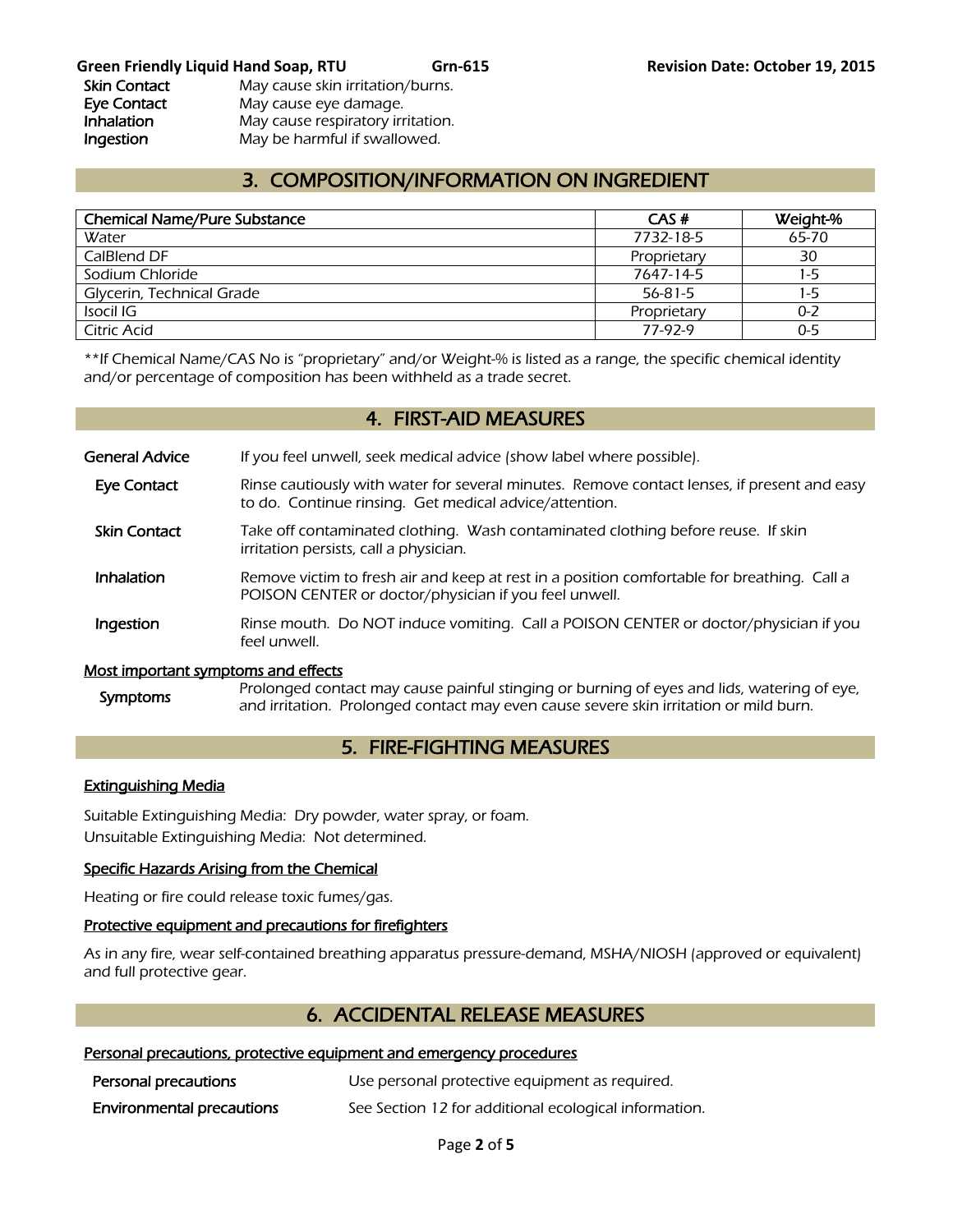| <b>Methods for Containment</b> | Prevent further leakage or spillage if safe to do so.                       |
|--------------------------------|-----------------------------------------------------------------------------|
| Methods for Clean up           | Collect spillage with non-combustible absorbent material. Keep in suitable, |

closed containers for disposal.

# 7. HANDLING AND STORAGE

## Precautions for safe handling

Handle in accordance with good industrial hygiene and safety practice. Use only in well ventilated areas. Do not breathe dust/fume/gas/mist/vapors/spray. Wash face, hands, and any exposed skin thoroughly after handling. Use personal protection recommended in Section 8.

## Conditions for safe storage, including any incompatibilities

Storage Conditions Keep containers tightly closed in a dry, cool and well-ventilated place. Store locked up. Incompatible Materials Not available.

# 8. EXPOSURE CONTROLS/PERSONAL PROTECTION

| Chemical<br>Name | - 1 1 -                  | <b>OSHA PEL</b>          | <b>NIOS!</b><br>л<br>.LM |
|------------------|--------------------------|--------------------------|--------------------------|
| $\sim$           | $\overline{\phantom{0}}$ | $\overline{\phantom{0}}$ | $\sim$                   |
|                  |                          |                          |                          |

## Appropriate engineering controls

Engineering Controls **Apply technical measures to comply with the occupational exposure limits.** 

## Individual protection measures, such as personal protective equipment

| Eye/Face Protection                   | Wear approved safety goggles.                                                                                                                                              |
|---------------------------------------|----------------------------------------------------------------------------------------------------------------------------------------------------------------------------|
| Skin and Body Protection              | Wear appropriate clothing to prevent repeated or prolonged skin contact.                                                                                                   |
| Respiratory Protection                | Ensure adequate ventilation, especially in confined areas.                                                                                                                 |
| <b>General Hygiene Considerations</b> | Do not eat, drink, or smoke when using this product. Wash contaminated<br>clothing before reuse. Handle in accordance with good industrial hygiene<br>and safety practice. |

## 9. PHYSICAL AND CHEMICAL PROPERTIES

## **Appearance**

| <b>Physical State</b><br>Color                                                                                                                                                                                                                                                                                                                                                   | Liquid<br>Clear/Colorless                                                                                                                                                                                                     | Odor<br><b>Odor Threshold</b> | Raspberry<br>Not Determined |
|----------------------------------------------------------------------------------------------------------------------------------------------------------------------------------------------------------------------------------------------------------------------------------------------------------------------------------------------------------------------------------|-------------------------------------------------------------------------------------------------------------------------------------------------------------------------------------------------------------------------------|-------------------------------|-----------------------------|
| Property                                                                                                                                                                                                                                                                                                                                                                         | <b>Values</b>                                                                                                                                                                                                                 | Remarks - Method              |                             |
| рH<br>$6 - 7$<br><b>Melting Point/Freezing Point</b><br>Boiling Point/Boiling Range<br><b>Flash Point</b><br><b>Evaporation Rate</b><br>Flammability (Solid, Gas)<br><b>Upper Flammability Limits</b><br><b>Lower Flammability Limits</b><br><b>Vapor Pressure</b><br><b>Vapor Density</b><br><b>Specific Gravity</b><br><b>Water Solubility</b><br>Solubility in other solvents | Not determined<br>Not determined<br>Not determined<br>Not determined<br>Liquid- Not applicable<br>Not determined<br>Not determined<br>Not determined<br>Not determined<br>Not determined<br><b>Miscible</b><br>Not determined |                               |                             |
| <b>Partition Coefficient</b><br><b>Auto-ignition Temperature</b>                                                                                                                                                                                                                                                                                                                 | Not determined<br>Not determined                                                                                                                                                                                              |                               |                             |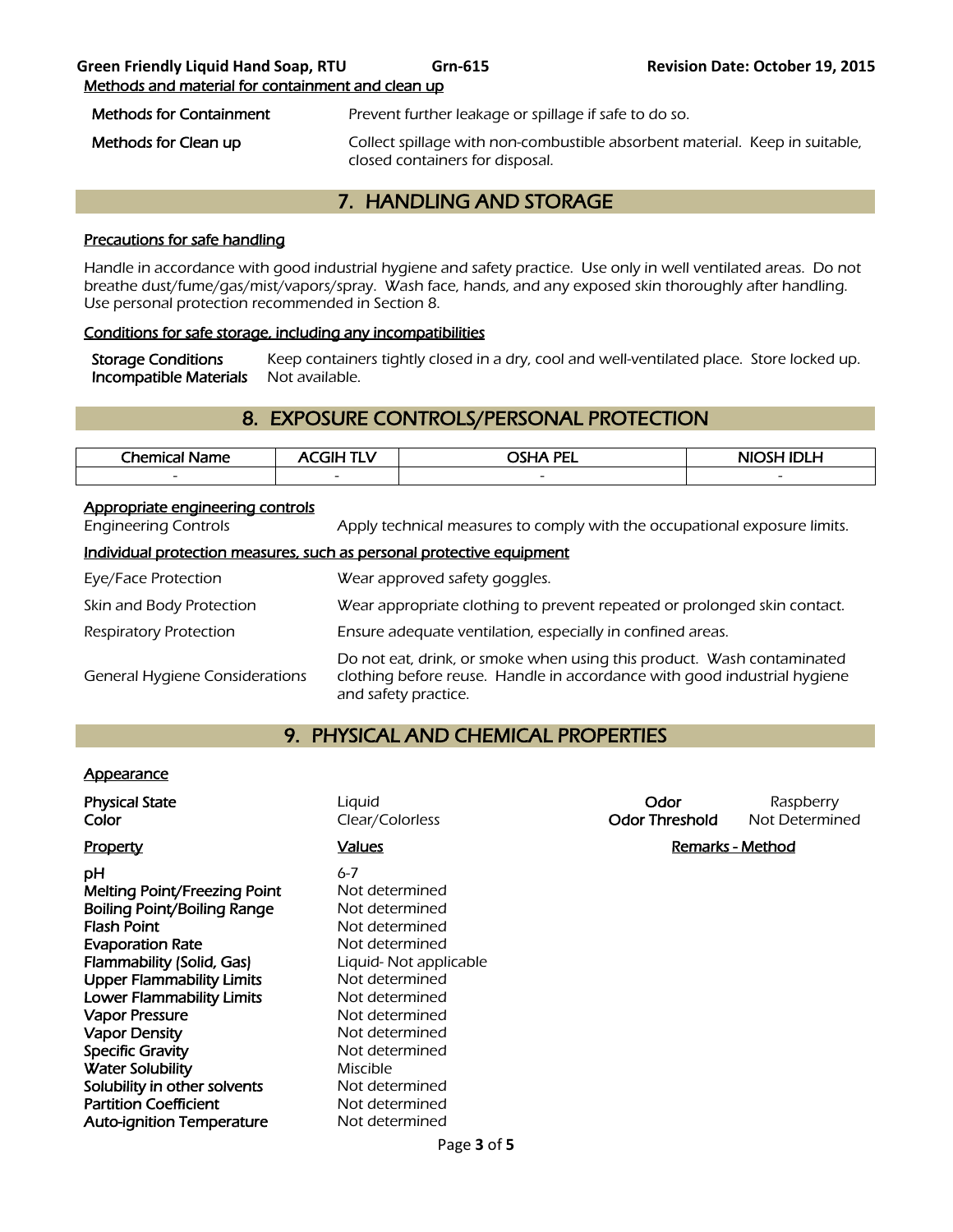**Green Friendly Liquid Hand Soap, RTU Grn-615 Revision Date: October 19, 2015**  Decomposition Temperature Not determined Viscosity **Not determined** Explosive Properties<br>
Oxidizing Properties<br>
Oxidizing Properties<br>
Not determined **Oxidizing Properties** 

## 10. STABILITY AND REACTIVITY

| Reactivity                                        | Not reactive under normal conditions.                                  |
|---------------------------------------------------|------------------------------------------------------------------------|
| <b>Chemical Stability</b>                         | Stable under recommended storage conditions.                           |
| <b>Conditions to Avoid</b>                        | Keep out of reach of children. Temperatures above 130 °F.              |
| Incompatible materials                            | Amines, oxidizing agents, reducing agents.                             |
| <b>Hazardous Decomposition</b><br><b>Products</b> | Hydrogen chloride gas, sulphur oxides, nitrogen oxides, carbon oxides. |
| <b>Hazardous Polymerization</b>                   | Not available.                                                         |

# 11. TOXICOLOGICAL INFORMATION

## Mixture Toxicity

Toxicological data have not been determined specifically for this product.

# 12. ECOLOGICAL INFORMATION

Ecological studies have not been carried out on this product.

| 13. DISPOSAL CONSIDERATIONS              |                                                                                     |  |  |
|------------------------------------------|-------------------------------------------------------------------------------------|--|--|
| <b>Disposal Instructions</b>             | Dispose of in accordance with local/regional/national/international<br>regulations. |  |  |
| Hazardous Waste Code                     | Not available.                                                                      |  |  |
| Waste from residues / unused<br>products | Can be washed with plenty of water down the drain.                                  |  |  |
| <b>Contaminated Packaging</b>            | Dispose of in accordance with local/regional/national/international<br>regulations. |  |  |

# 14. TRANSPORT INFORMATION

DOT I.D. Number Not available. DOT Proper Shipping Name Not available. DOT Hazard Classes:

Packing Group Not available. DOT Label Not available.

Note Please see current shipping paper for most up to date shipping information, including exemptions and special circumstances.

US DOT Not regulated as dangerous goods.<br>
Road (ADR) Not regulated as dangerous goods. Not regulated as dangerous goods. Air (ICAO/IMDG) Not regulated as dangerous goods. Sea (IMO/IMDG) Not regulated as dangerous goods.